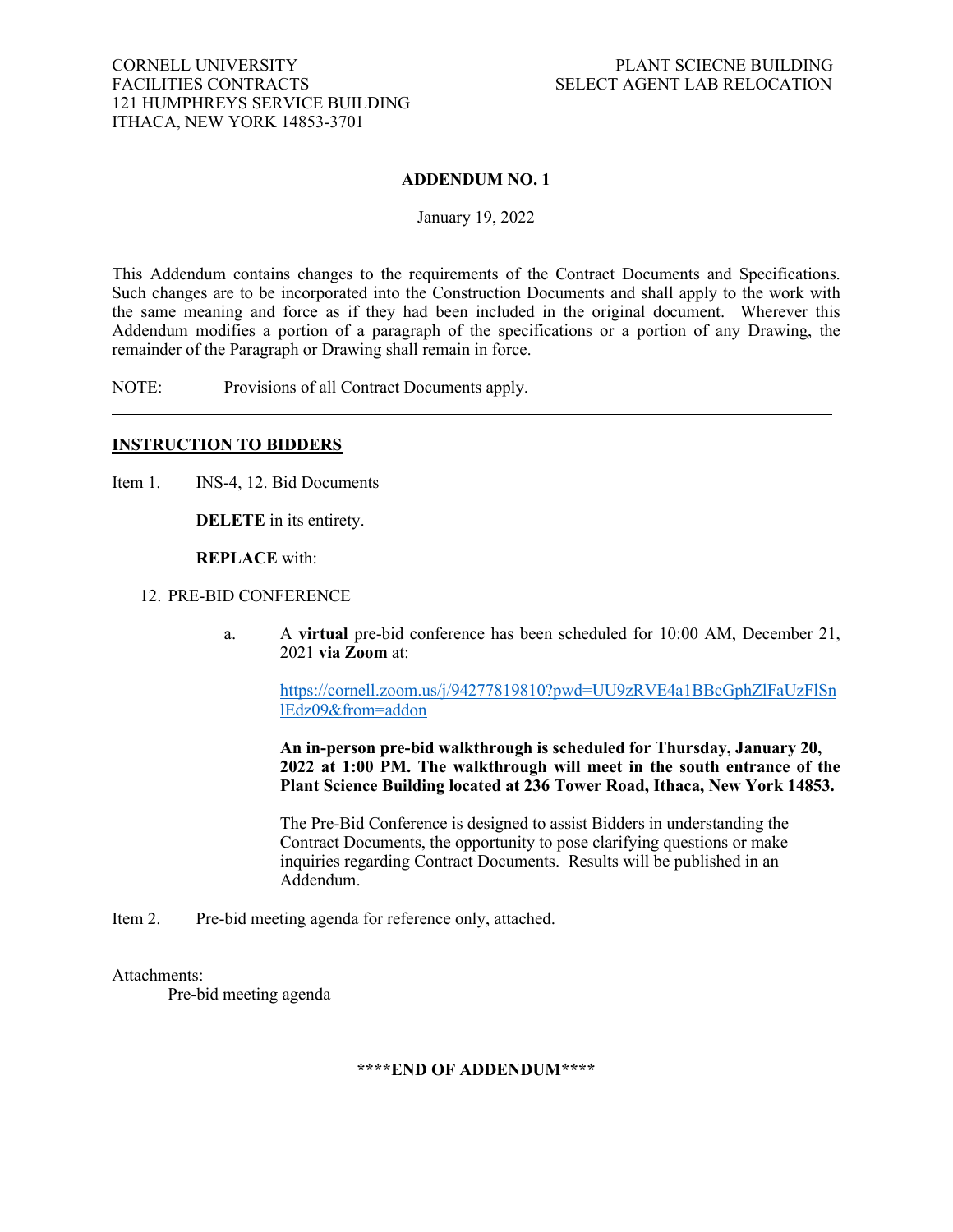

**Cornell University** 

# **PLANT SCIENCE BUILDING SELECT AGENT LAB RELOCATION PROJECT SUCF Proj. 161026-05**

**Pre-Bid Meeting Agenda – January 19, 2022 Time: 9:00 am Zoom Conference:**  https://cornell.zoom.us/j/97966912831?pwd=emE2VXBITkVLVHQ0SG9LL0ZkK2NSdz09&from=addon Meeting ID: 979 6691 2831 Passcode: 347937 **Follow-up Walk-through:** Plant Science Building Rooms 362 & 330A-330G

1. Introductions – Project Team

**Design Team**

- a. Architect: SWBR Architecture, Engineering & Landscape Architecture, DPC Principal Steve Fernaays, sfernaays as Steve Fernaays, sfernaays as when the steve of the Steve Fernaays as  $\frac{1}{2}$ Project Manager Jamie Bucci, jbucci@swbr.com
- b. MEP/FP Engineers: M/E Engineering, P.C.

## **Cornell University**

| c. Project Manager                                  | Davies Orinda, doo4@cornell.edu  |
|-----------------------------------------------------|----------------------------------|
| d. CALS, Assoc Dir. for Capital Projects Brian Fish |                                  |
| e. Facilities Contracts                             | Brenda Frank, Manager            |
|                                                     | Wendy Hackett                    |
|                                                     | Breanna Brann                    |
|                                                     | Hope Stebbins                    |
|                                                     | <b>Stacey Young</b>              |
| f. SUNY AHJ                                         | Jim Yarbrough, jey38@cornell.edu |
|                                                     |                                  |

- 2. Contract Details Facilities Contracts
	- a. NY State Procedures
	- b. Instruction to Bidders & Bid Form
	- c. All Bid RFI's will be emailed to Facilities Contracts at facilitiescontracts@cornell.edu
	- d. All Bid RFI's submission deadline *noon on January 26, 2022.*
	- e. Posting of Final addendum *January 28, 2022*. *Changes to the Bid Documents will ONLY by written addenda. No notes, verbal responses, meetings or phone calls.*
	- f. Public Bid Opening Refer to Instruction to Bidders, Item 4
	- g. Selection Criteria *To be awarded to the Lowest Responsive/Responsible bidder per NY State Procurement Guidelines.*
- 3. Project Overview:
	- a. Project Description GR Section 01 11 00 Summary of Work (SWBR Architects & M/E Engineering)